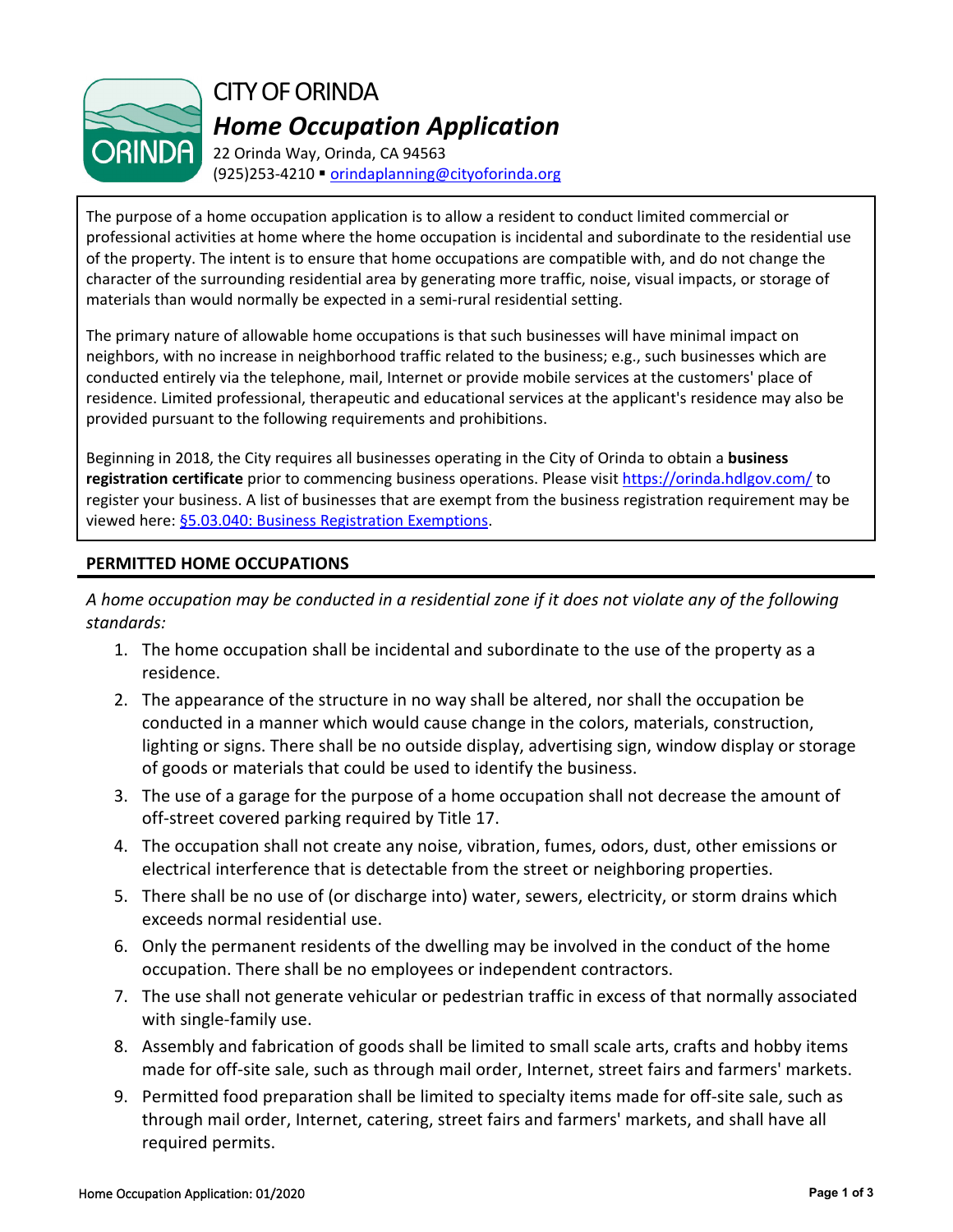- 10. Outdoor instruction, such as tennis and swimming lessons, shall not be audible from neighboring properties.
- 11. There shall be no installation of equipment or appliances, or storage of materials, or use of vehicles, that are of a nonresidential nature. Activities conducted and equipment or material used as a part of a home occupation shall not change the fire safety or occupation classifications of the residence as set forth in the Uniform Building Code. The home occupation shall not employ the storage of flammable explosive or hazardous materials unless specifically approved by the Moraga/Orinda Fire District.
- 12. No more than one company vehicle, which shall be limited to a car, van or truck (three-quarter ton maximum) may be used by the applicant, directly or indirectly, in connection with the home occupation.
- 13. The home occupation shall be limited to a minor portion of the dwelling, such as one room, or twenty (20) percent of the dwelling's floor area in case where the use of one room would exceed twenty (20) percent of the dwelling's floor area.

## **PROHIBITED HOME OCCUPATIONS**

*The following occupations are categorically prohibited:*

- 1. Beauty parlors, barber shops and haircut salons.
- 2. Retail and wholesale sales where goods would be retrieved by the buyer at location of the home occupation.
- 3. Restaurants and food preparation site for the purpose of retail sales from a vehicle.
- 4. Cabinet making and similar manufacturing activities.
- 5. Stables, kennels, veterinary clinics, animal breeding and grooming.
- 6. Appliance, automotive, engine, motorcycle repair on-site.
- 7. Medical and dental offices and clinics.